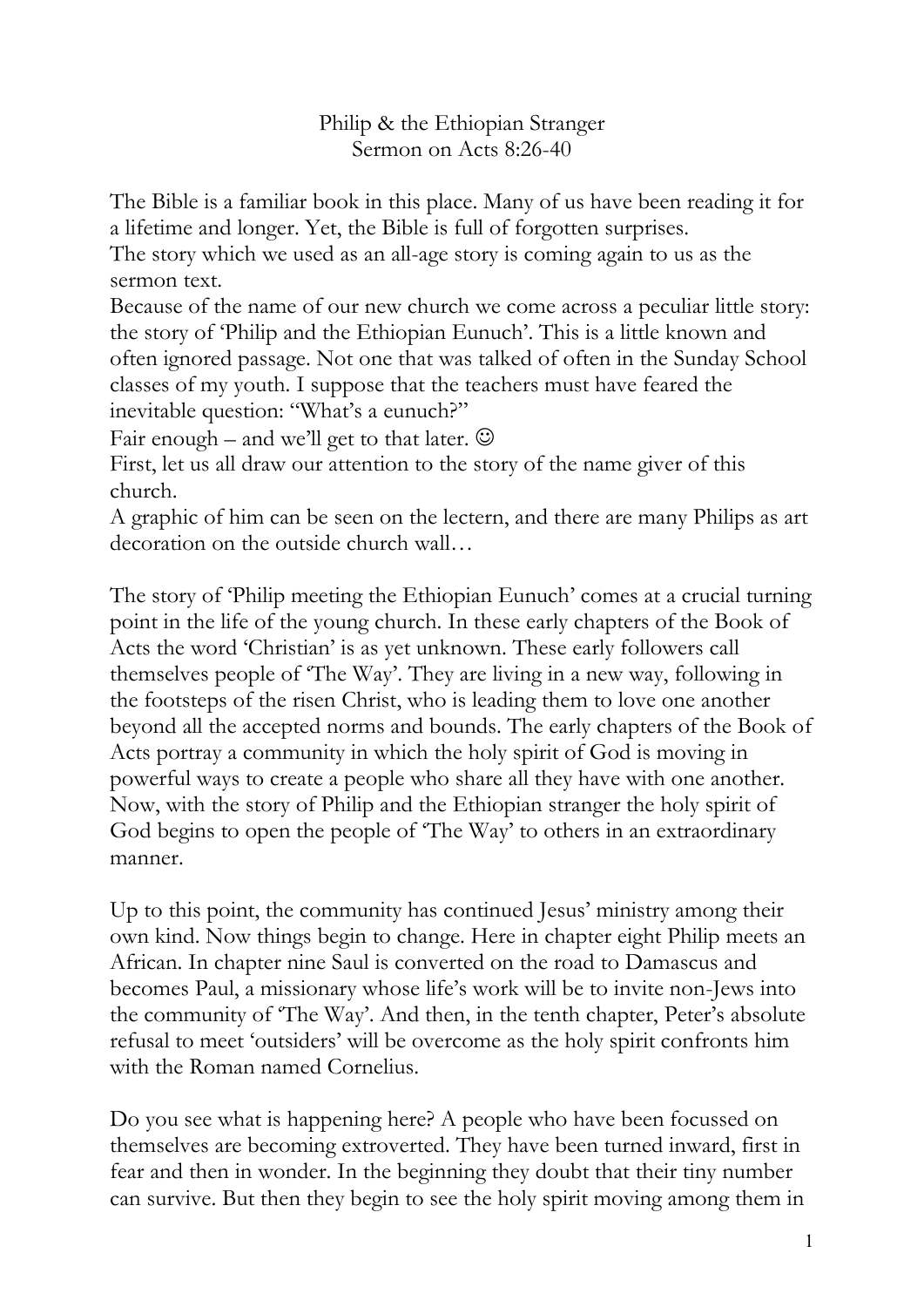power. They discover a powerful and radical love at work in their life together. Little do they realize, however, what God has in store for them. They cannot know just how far God's spirit will go in turning their life, as a people, inside out.

It starts with an angel meeting Philip, saying: "Get up and head over to that lonely road that goes from Jerusalem down to Gaza". Mysteriously, Philip is directed to a chariot on that ancient road. In it he finds an Ethiopian eunuch. We do not know his name.

We only know his race and his gender.

He is an African who has been "neutralized". He no longer has sexual power, and in a patriarchal world is therefore no longer regarded a male competitor who needs to be taken seriously. A perfect servant to a rich queen. So much we know. And we know something else about this stranger: that he is on his way home from a trip to Jerusalem. His has not been a state visit. Instead, he has come to the temple to worship the God of the Jewish people. He has come seeking. But he has quickly learned that he can never belong. The ancient law of God is clear. The first verse of the twenty-third chapter of Deuteronomy explicitly bans eunuchs from the community. There is no welcome for him in the temple. His destiny seems to be an outsider everywhere.

But back to Philip: he finds himself meeting an outcast, an outsider who is studying the scroll of Isaiah as he makes his way home to Africa. "Do you understand what you are reading?" asks Philip.

"How can I, unless someone guides me?" answers the Ethiopian traveller. As it happens, he is reading from the fifty-third chapter of Isaiah: "In his humiliation justice was denied him. Who can describe his generation? For his life is taken away from the earth."

One suspects that our Ethiopian stranger who himself has known humiliation and who has been denied the justice of full humanity and who is looking for something that we might call the fullness of life, has a special interest in this particular passage.

He has discovered this story about God's chosen servant coming as one who is cut off and rejected by God's own people. He may wonder what this can mean for himself who now finds himself to be cut off and rejected.

"Then", as the story says, "Philip began to speak, and starting with this scripture, he proclaimed to him the good news about Jesus". It must have been quite a conversation. But just what precisely does Philip say about Jesus? How does he phrase this good news?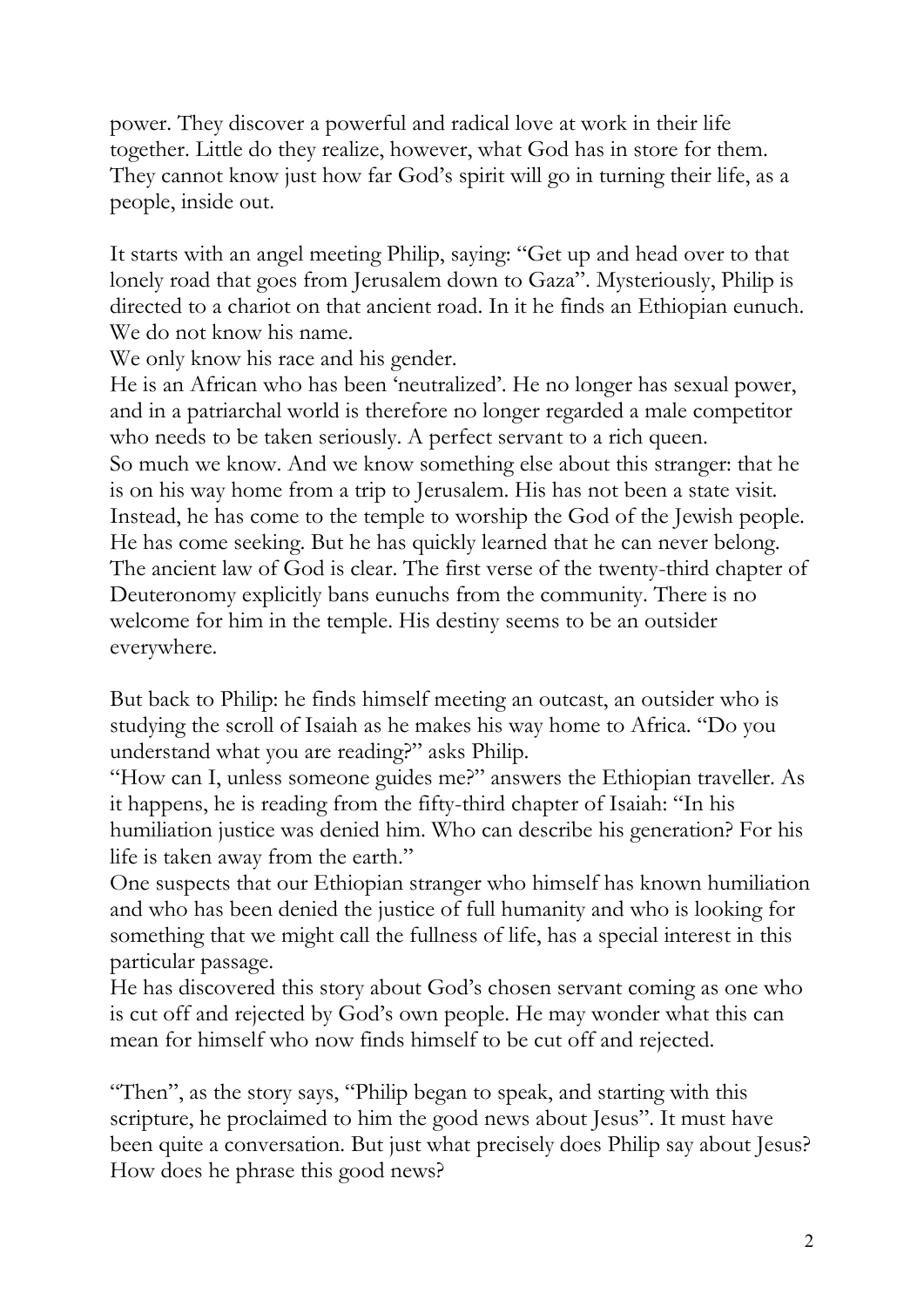Whatever Philip says seems to work. The next thing we know is that the Ethiopian stranger spots water by the side of the road, stops the chariot and convinces Philip to baptise him on the spot.

And all of a sudden the young church includes in its number an outcast stranger seeking life.

So what is it that Philip says?

The text gives us a hint.

"Starting with this scripture", it says. Starting with Isaiah fifty-three… - what is it the two in this chariot read?

They only have this Isaiah scroll.

So let's look what happens when one begins at Isaiah chapter fifty-three and continues on, as Philip does with his Ethiopian host.

They read this large Isaiah scroll. And if they start with chapter 53, then they may have soon read chapters fifty-four, fifty-five and fifty-six.

And now listen to what Philip and the Ethiopian read as they ride along together:

**"Sing, O barren woman, you who never bore a child; burst into song, shout for joy, you who were never in labour ... Enlarge the place of your tent, stretch your curtains wide, do not hold back; lengthen your cords, strengthen your stakes. For you will spread out to the right and to the left ..."** Isaiah 54

The promise of fertility and of a future is spoken to those who have no hope of a child. But there is more. Isaiah continues:

**"Come all you who are thirsty, come to the waters, and you who have no money, come, buy and eat! Come, buy wine and milk without money and without cost."** Isaiah 55

Suddenly the invitation to receive refreshment is not limited to those who can pay the price, whose righteous lives are somehow worthy of God"s tender mercies. Here the invitation is to all who thirst. Surely, though, Philip's newfound acquaintance is wondering if this invitation can possibly include thirsty foreigners ... and thirsty eunuchs. Imagine his surprise as Isaiah goes on:

**"Let not any foreigner who has bound himself to the Lord say, "The Lord will surely exclude me from his people."**

And let not any eunuch complain, 'I am only a dry tree'. **For this is what the Lord says:**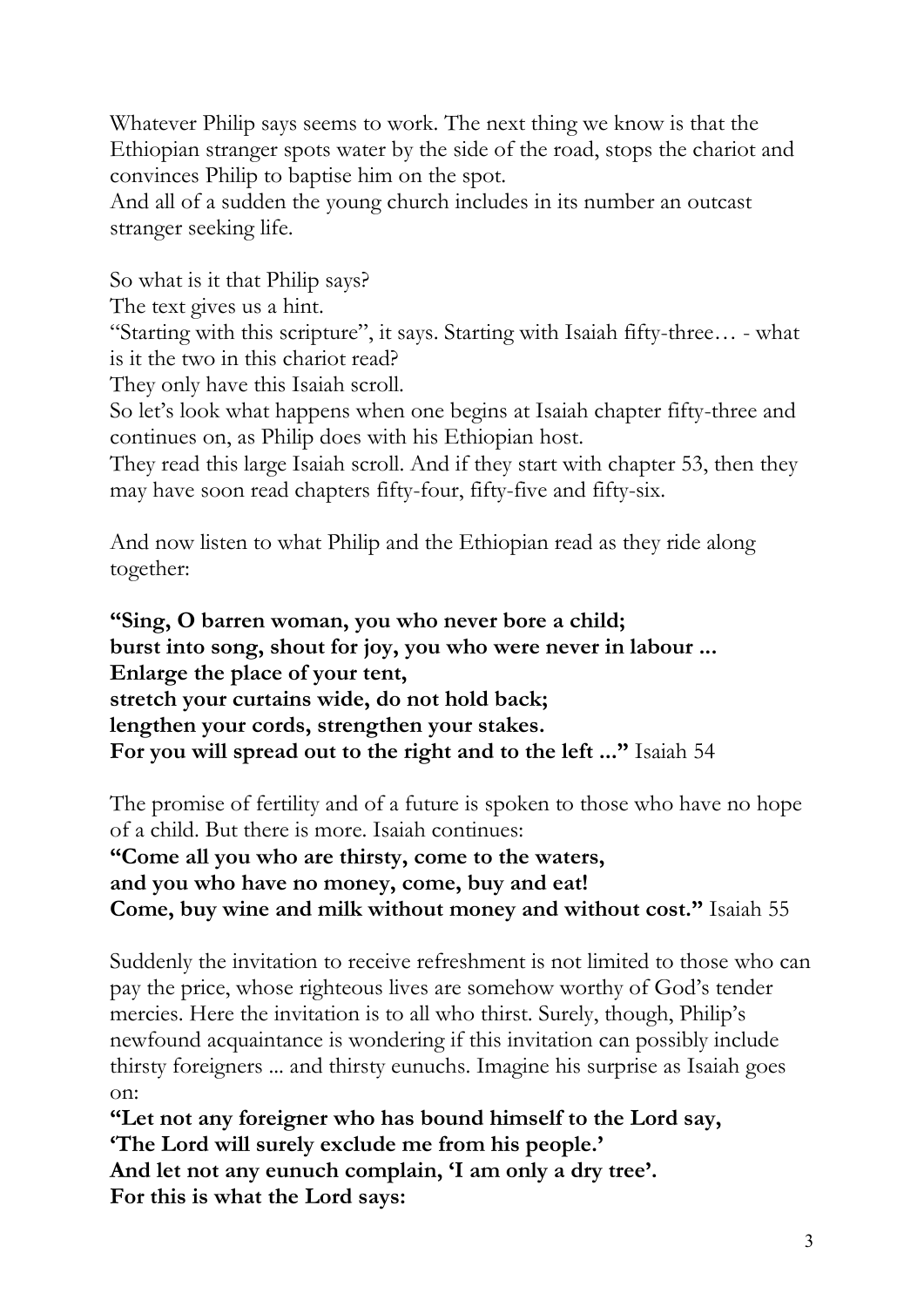## **"To the eunuchs who keep my Sabbaths, who choose me and hold fast to my covenant to them I will give within my temple and its walls a memorial and a name better than sons and daughters; I will give them an everlasting name that will not be cut off."** Isaiah 56

Starting with these scriptures Philip proclaims the good news about Jesus. We don"t know exactly the words he uses. But we do know what he believes and shares. He must somehow tell the Ethiopian what we, too, have been told: He announces the incredibly good news that the time has come when Isaiah"s prophecy has been fulfilled.

The time of exclusion is over.

The time for foreigners and outcasts, Ethiopians and eunuchs to be welcomed into the family of God has arrived.

God's chosen servant, Jesus, was himself cut off and rejected by God's own people.

But, by the power of God, he has become the one in whom God"s promise to bless the earth and its peoples is being kept.

He invites all peoples to live the radically new life of loving our neighbours that God intends for all peoples, everywhere.

Opportunities as Philip has in our story are all around us. Sometimes we let them pass unnoticed. But I believe if we opened our ears to the voice of God more profoundly we could hear God inviting us, saying: "Go out ... and catch up to the stranger on the road who has come seeking ... and who has been excluded ... who has not been welcomed into the family of God. Go and sit with her, read the scripture with him ... open my community to them."

And we"d probably tend to say: "But ... but ... we include a warm welcome in our Sunday bulletin and try our best to say hello over coffee after church. Or: But we are new ourselves… how…".

In truth, everything changes once a community is turned inside out so that its members look first to the other, to the stranger, to the outsider.

God had major changes in mind for the church.

Just look at Philip, and Paul, and Peter, and Lydia of course and Tabitha in the Book of Acts.

They discover to their great surprise that God wants an out-turned people, whose eyes and ears and arms are open to the stranger... unafraid to welcome any and all who have been somehow cut off by the world.

It is not hard to think of those who have been cut off from the source of life or the fullness of life.